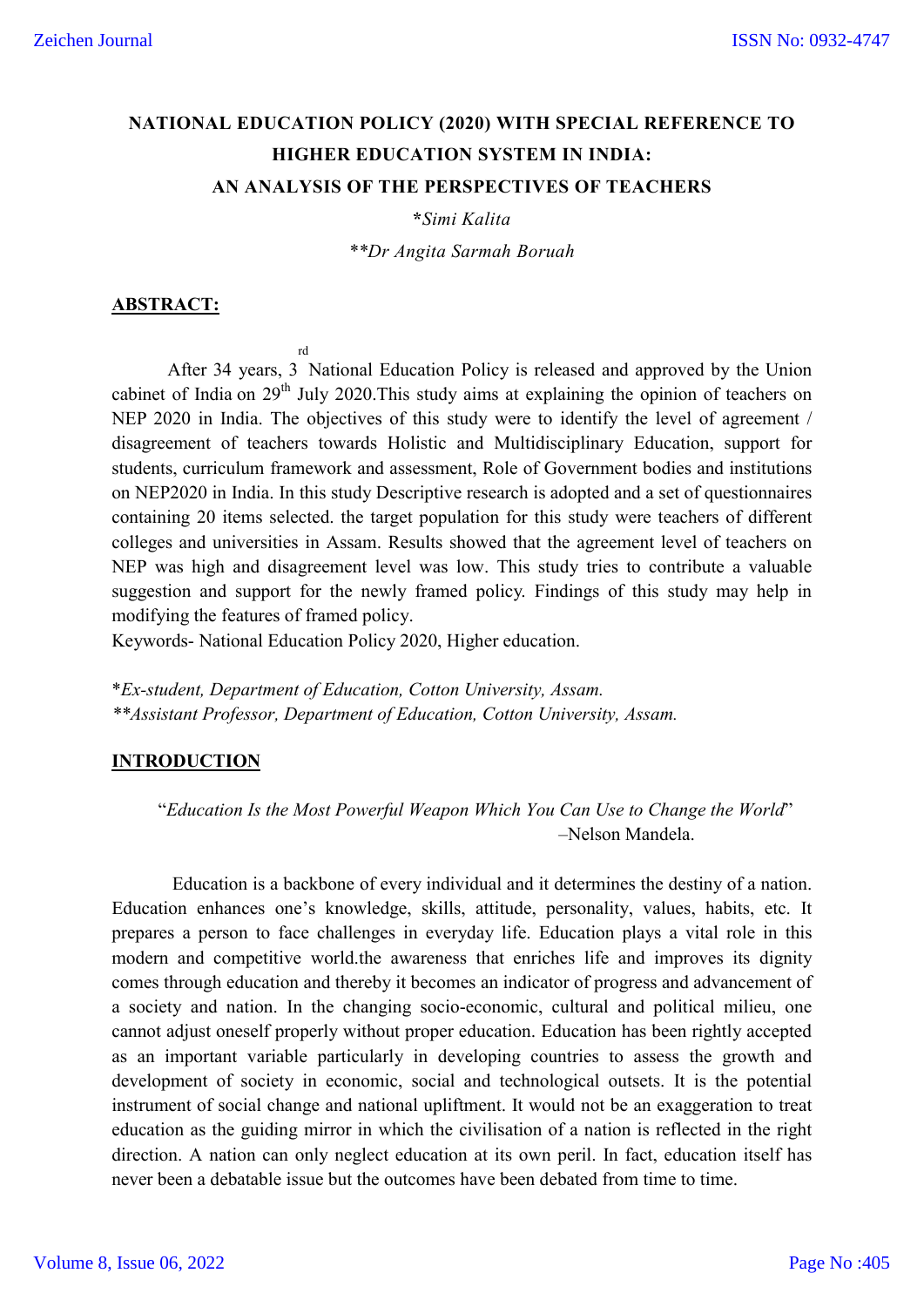Drastic changes had happened in the educational field in the past 34 years and the policies framed should be modified according to the needs of the people and the nation. Strong foundation should be laid in education and then only it will produce an all-round development of future citizens. All Indian should receive a quality education at an affordable prize. In this context, education sector needs to drive itself towards the need and demands of 21st century. After 34 years, third national education policy was released in 29.07.2020. The new NEP 2020 suggests structural changes right from school education to higher education and regulatory bodies.

Any change in the system or policy is not directly accepted by the people. After a strong arguments and empirical reasons, it is accepted by all. Implementation of this policy after 34 years, has given rise to several arguments among the educational sectors, politicians, experts, stakeholders, common people, etc.

After framing the policy, it should be properly implemented in the educational set up. Then only it will make the desirable changes in the educational system. NEP 2020 is going to be implemented in the educational system successfully through the teachers. They are the real, direct and significant stakeholders. While implementing the policy, the stakeholders should be recognised and included in the process for its crucial effectiveness. It is essential also, to know their opinion about the NEP 2020. Hence, this study tries to find out the opinion of teachers on NEP 2020.

#### **SIGNIFICANCE OF THE STUDY**

In India, national education policy (NEP) 2020 is announced recently by the MHRD, with a tremendous transformation in the education system and in order to provide high quality education to all. NEP 2020 aims at making the education system holistic, flexible, multidisciplinary and also to meet the needs and demands of 21st century. The NEP 2020 is based on the foundation pillars such as access, affordability, equity, quality and accountability. The present study aims at explaining the opinion of teachers on NEP 2020 in India. The presence of the positive opinion or the absence of the same may have profound implication in the part of authorities (MHRD). The favourable opinion on the present policy might help the authorities and planners, who involved in making, to continue the same without making and drastic change in it. But the absence of the favourable opinion might help the planners to restructure the present policy in order to refine it. Therefore, the present investigation is very vital from the planning point of view.

It has been 34 years since India made any significant changes to its education system. However finally national education policy was unveiled on 31st July 2020. The aim of national educational policy is to ensure equitable access to the highest quality education. This study helps to eradicate various ailments from society. Higher education institutions need to identify strategies for implementation and to realise vision of national education policy 2020. Lack of accessibility to higher educational institute is identified as one of the reasons for low colleges or university level enrolment in country. University is undertaking very little research there is less scope for conducting any research on any novel or futuristic concept.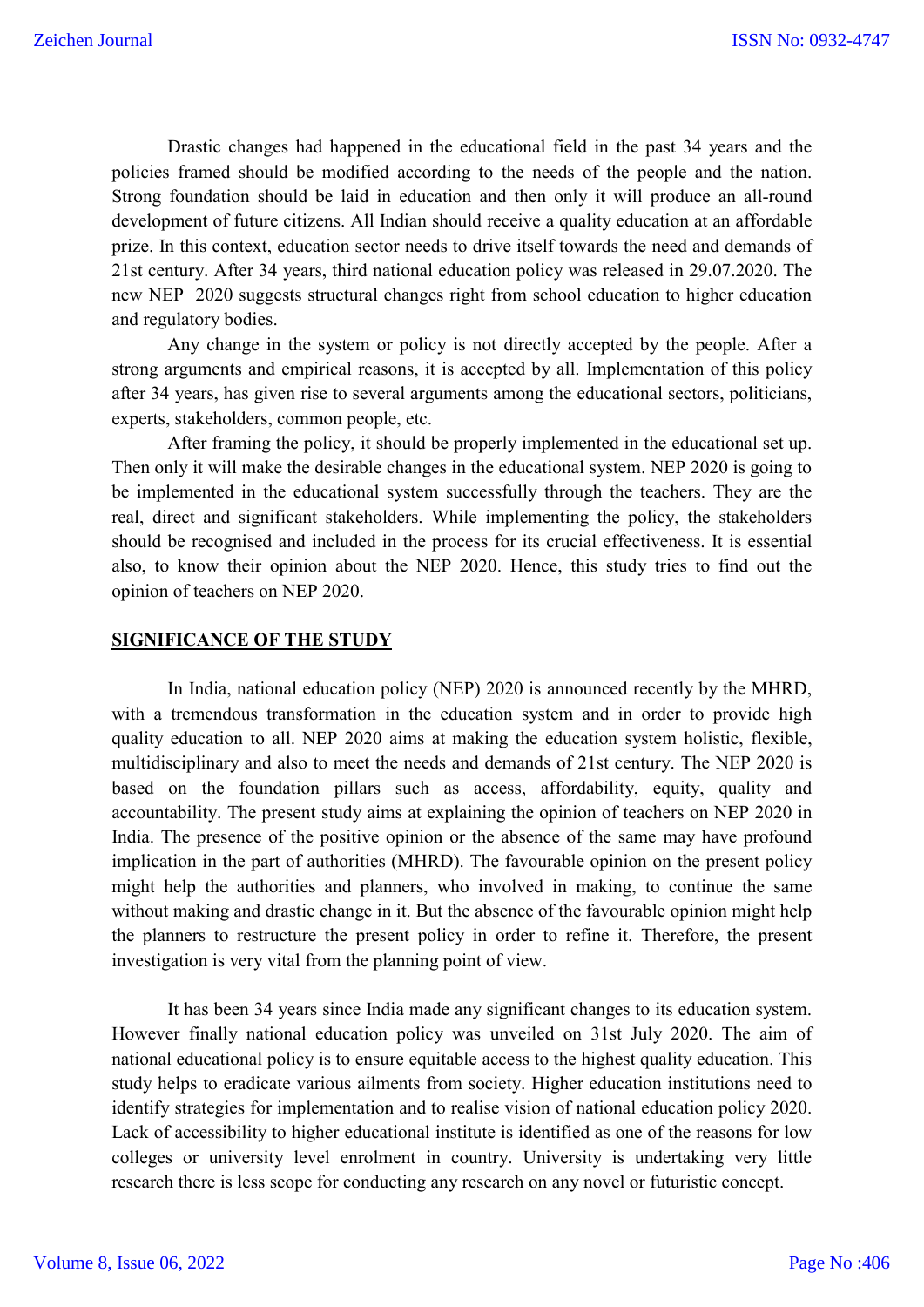# **OBJECTIVES OF THE STUDY**

For The present Study the Following Objectives have been formulated: -

- $\triangleright$  To identify the level of agreement / disagreement of teachers on NEP 2020 towards Holistic and Multidisciplinary Education.
- $\triangleright$  To identify the level of agreement / disagreement of teachers on NEP 2020 towards support for students.
- $\triangleright$  To identify the level of agreement / disagreement of teachers on NEP 2020 towards curriculum framework and assessment.
- $\triangleright$  To identify the level of agreement / disagreement of teachers on NEP 2020 towards Role of Government departments/bodies/institutions.

# **DELIMITATIONS OF THE STUDY**

In view of the various constraints of the process of conducting the study, the study has been delimited as follows: —

- The study is delimited to collect the opinion from teachers only.
- The study is delimited only to Assam.
- The study is delimited to only 30 respondents of different colleges and universities of Assam.

#### **DESCRIPTION OF THE AREA**

The researcher has taken Assam as the area of the study because it is convenient for the researcher. Assam covers an area of 78,438 km2 (30,285 sq miles). The state is bordered by Bhutan and the state of Arunachal Pradesh to the north; Nagaland, Arunachal Pradesh and Manipur to the east; Meghalaya, Tripura, Mizoram, and Bangladesh to the south; and West Bengal to the west. The climate of Assam is typically 'Tropical Monsoon Rainforest Climate', with high levels of humidity and heavy rainfall. As per the Census 2011, the total population of Assam is 3.12 Cr. Thus, the population of Assam forms 2.58 percent of India in 2011. Assam has total population of 31,205,576 in which males were 15,939,443 while females were 15,266,133. The total literacy rate of Assam is 72.19% according to the 2011 census study. The male literacy rate is 77.85% and the female literacy rate is 66.27% in Assam. Government universities and colleges are located in the state's larger cities, including Guwahati, Jorhat, Dibrugarh, Tezpur, and Silchar. Assam also has specialized colleges in the arts, sciences, commerce, law, and medicine. Welfare-extension projects, operating through dozens of centres, provide recreational and cultural facilities for women and children.

#### **METHOD USED IN THE STUDY**

In the present study, the investigators have used descriptive survey method.

# **POPULATION OF THE STUDY**

Population of the present study constituted the faculties of colleges and universities of Assam.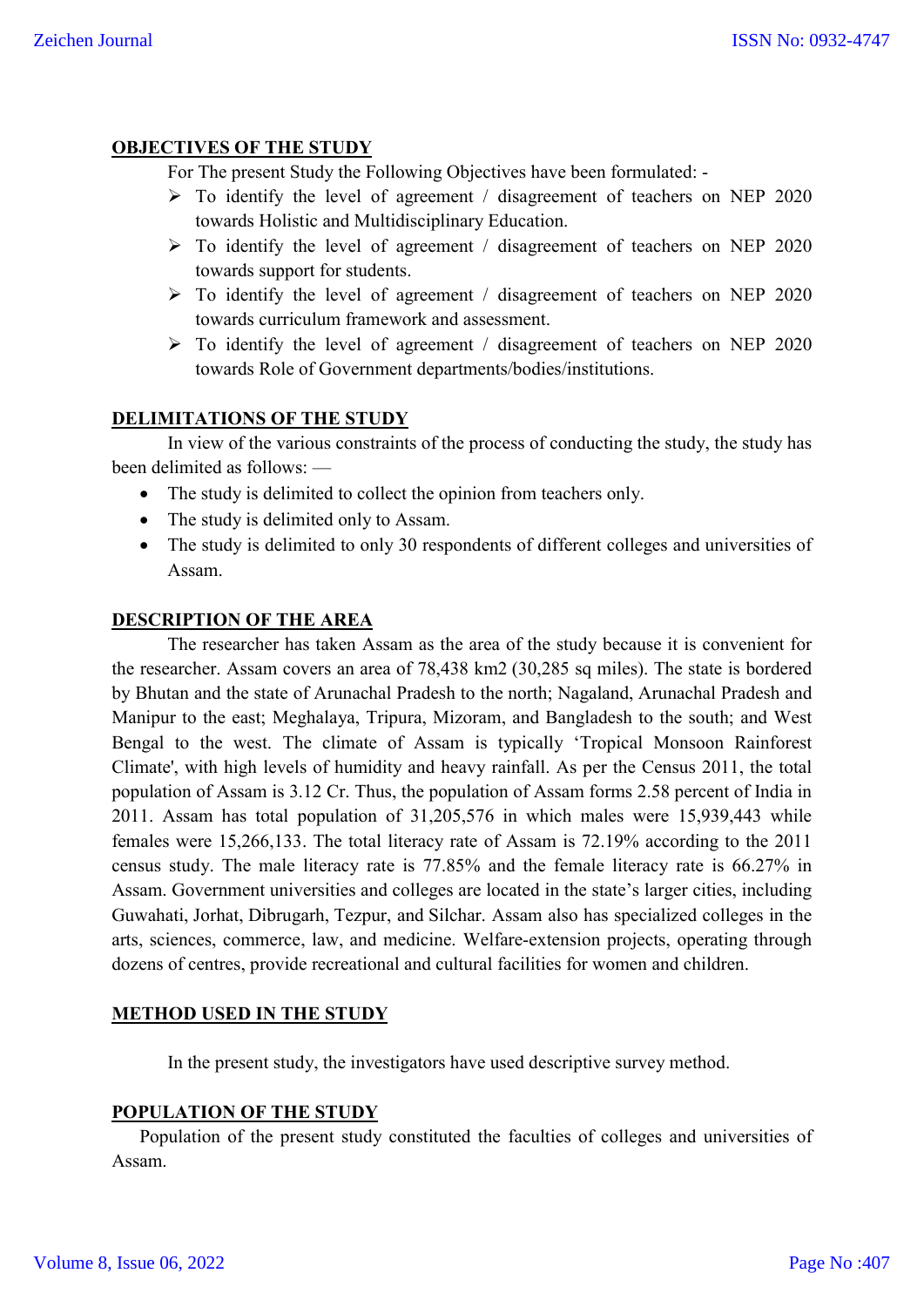#### **SAMPLE**

The present study was conducted in Assam. Data was collected from 30 sample and this sample was comprised of the teachers from both colleges and universities of Assam.

#### **TOOLS USED FOR DATA COLLECTION**

The researchers prepared a set of questionnaires containing 20 items. It has been developed to achieve the objectives of the study. The validity and reliability of the device were checked and corrected by the experts.

# **ANALYSIS AND INTERPRETATION OF DATA**

Data collected for the study are presented in a tabular form which helps the reader to clearly understand the findings of the study. After that the analysis was made one by one as per the objectives of the study.

Objective 1: To identify the level of agreement / disagreement of teachers on NEP 2020 towards Holistic and Multidisciplinary Education.

**TABLE NO1:** Showing the Distribution of Level of Agreement/ Disagreement of Teachers on NEP 2020 Towards Holistic and Multidisciplinary Education

| Sl.No                   | <b>ITEMS</b>                                                                                                                                                                                             | <b>PERCENTAGE</b><br>OF<br><b>RESPONSES</b> |                 |
|-------------------------|----------------------------------------------------------------------------------------------------------------------------------------------------------------------------------------------------------|---------------------------------------------|-----------------|
|                         |                                                                                                                                                                                                          | <b>AGREE</b>                                | <b>DISAGREE</b> |
| 1                       | Institutions will have the option to run Open<br>Distance Learning and online programmes, in order<br>to improve access, increase GER, and provide<br>opportunities for lifelong learning. Do you agree? | 80%                                         | 20%             |
| $\overline{2}$          | The M.Phil. programme has been discontinued? Do<br>you agree with this step?                                                                                                                             | 23.3%                                       | 76.7%           |
| 3                       | Ug degree will be of either 3- or 4-years duration,<br>with multiple exits options with Appropriate<br>certification. Do you agree?                                                                      | 60%                                         | 40%             |
| $\overline{\mathbf{4}}$ | IITs, IIMs will move towards multidisciplinary<br>education institutions with more arts and humanities.<br>Do you agree that is a good step?                                                             | 83.3%                                       | 16.7%           |
| 5                       | By 2030, 4 year integrated B.Ed degree will be<br>introduced for teaching and joining the occupation<br>of teaching, do you agree with this idea?                                                        | 83.3%                                       | 16.7%           |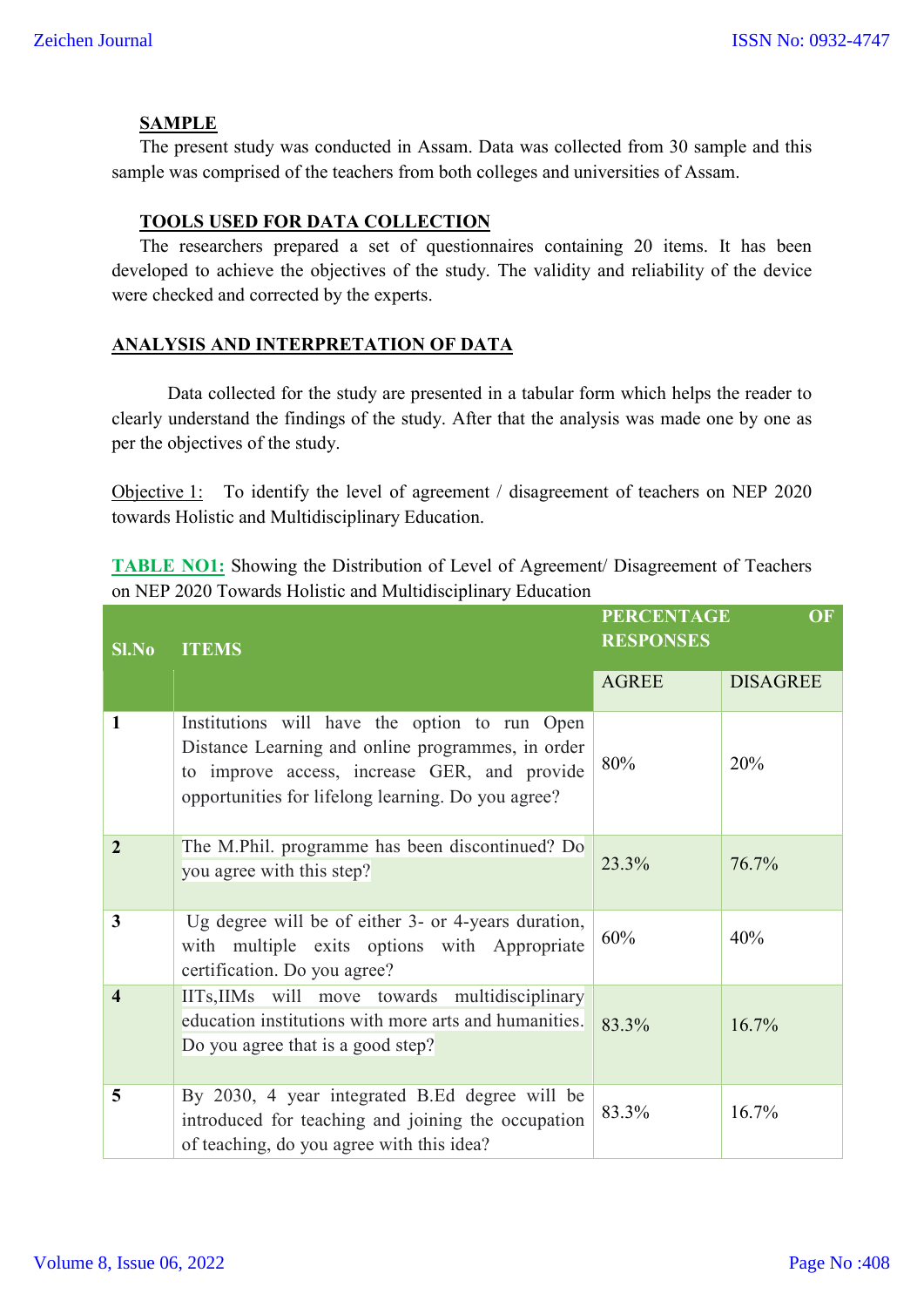

**FIGURE NO – 1** Showing the distribution of level of agreement / disagreement of teachers on NEP 2020 towards Holistic and Multidisciplinary Education

# **INTERPRETATION**: —

TABLE NO 1 depicts the distribution of level of agreement / disagreement of teachers on NEP 2020 towards Holistic and Multidisciplinary Education

- Above table shows the majority 80% of respondents agree while remaining 20% respondents disagree with the statement of institutions will have option to runODL and online programme.
- Above table shows the majority 23.3% respondents agree while remaining 76.7% disagree with the statement of M. Phil programme has been discontinued.
- Above table shows majority 60% of respondents agree while remaining 40% disagree with the features of 3- or 4-years duration of UG degree with appropriate certification.
- Above table shows majority 83.3% of respondents agree while remaining 16.7% disagree with the features of IITs, IIMs will move towards multidisciplinary education institutions.
- Above table shows majority 83.3% of respondents agree while remaining 16.7% disagree with the features of 4year integrated B. Ed degree.

Objective 2: To identify the level of agreement / disagreement of teachers on NEP 2020 towards support for students.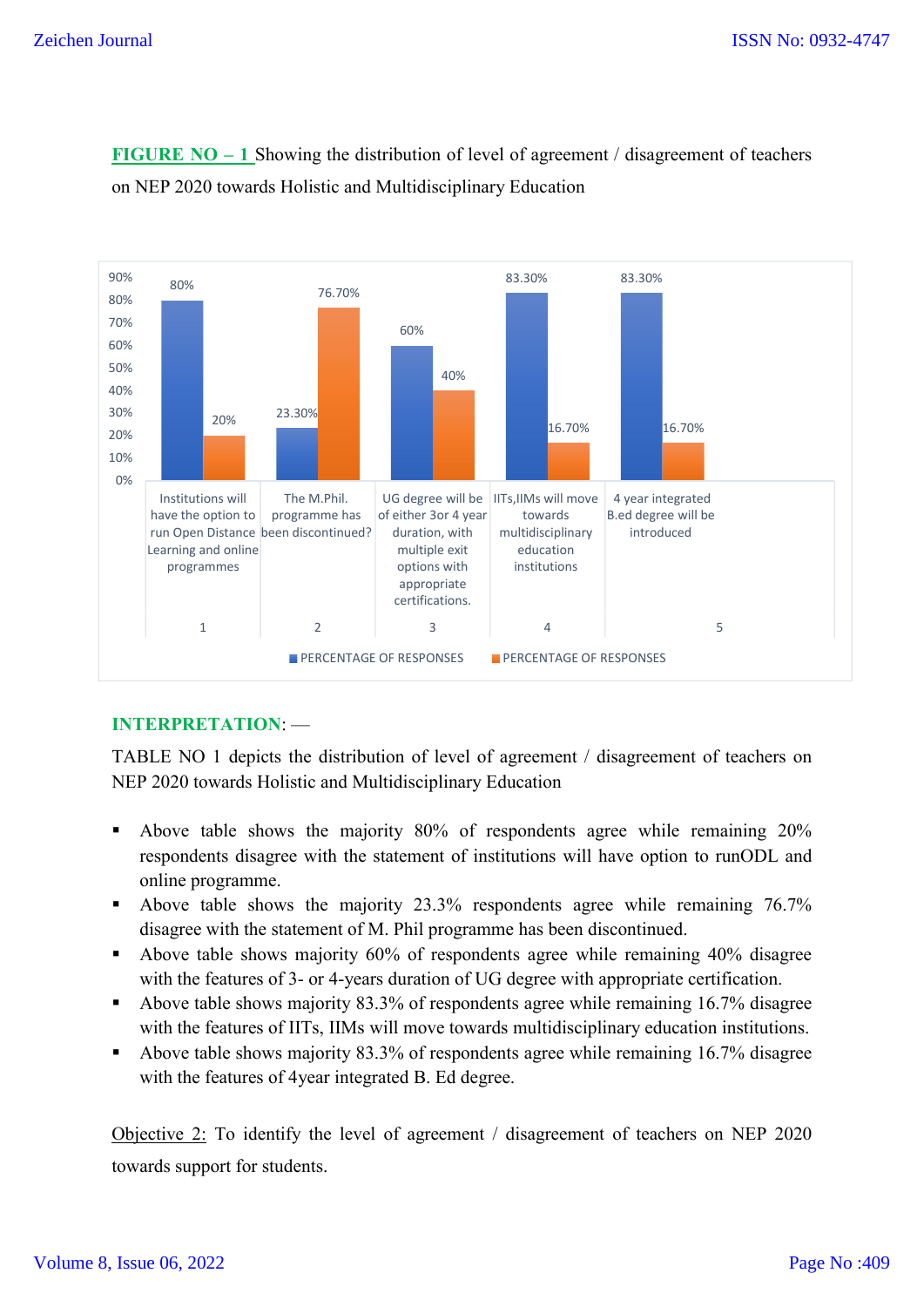**TABLE NO 2:** Showing the distribution of level of agreement / disagreement of teachers on NEP 2020 towards support for students

| SI. No | <b>ITEMS</b>                                                                                                                                                                                                       | <b>PERCENTAGE</b><br><b>RESPONSES</b> | OF              |  |
|--------|--------------------------------------------------------------------------------------------------------------------------------------------------------------------------------------------------------------------|---------------------------------------|-----------------|--|
|        |                                                                                                                                                                                                                    | <b>AGREE</b>                          | <b>DISAGREE</b> |  |
| 6      | National Scholarship portal for SC, ST, OBC, SEDGs<br>students will be expanded to support and track the students<br>progress of receiving scholarships. Do you agree with this<br>idea?                           | 66.7%                                 | 33.3%           |  |
| 7      | counselling systems for handling stress and emotional<br>adjustments in higher education institutions. Do you<br>agree?                                                                                            | 100%                                  |                 |  |
| 8      | An Academic Bank of Credit is to be established for<br>digitally storing academic credits earned from different<br>HEIs so that these can be transferred and counted towards<br>final degree earned. Do you agree? | 93.3%                                 | 6.7%            |  |

**FIGURE NO: 2.** Showing the distribution of level of agreement / disagreement of teachers on NEP 2020 towards support for student

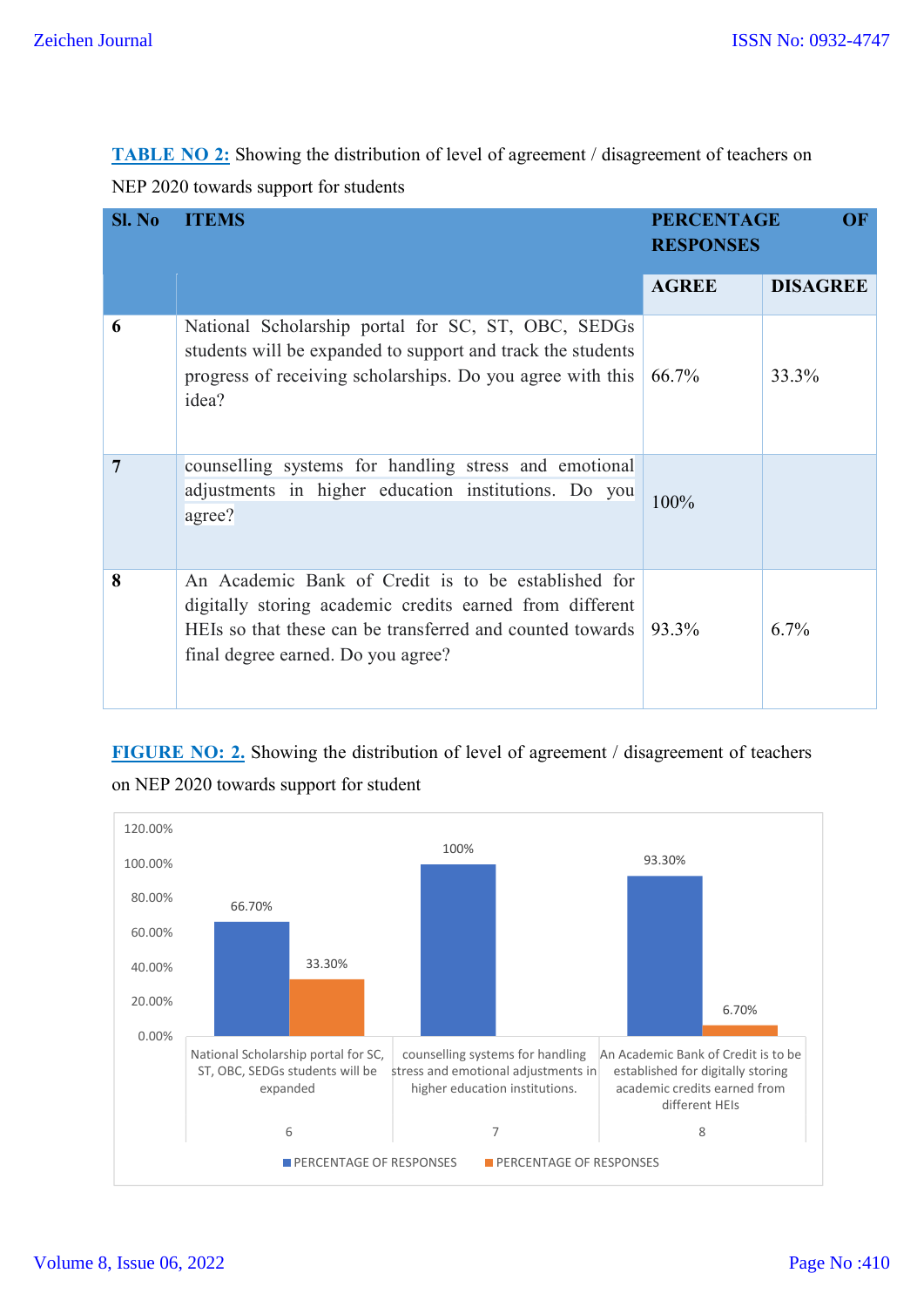# **INTERPRETATION**-

Table No 2 depicts the level of agreement / disagreement of teachers on NEP 2020 towards support for students:

- Above table shows the majority 66.7% of respondents agree while remaining 33.3% respondents disagree with the statement of National Scholarship portal for sc, st, obc, SEDGs students
- Above table shows the majority 100% respondents agree with the features of counselling systems for handling stress and emotional adjustments in higher education institutions
- Above table shows majority 93.3% of respondents agree while remaining 6.7% disagree with the features of Academic Bank of Credit establishment

Objective 3: To identify the level of agreement / disagreement of teachers on NEP 2020 towards curriculum framework and assessment.

**TABLE NO 3:** Showing the distribution of level of agreement / disagreement of teachers on NEP 2020 towards curriculum framework and assessment

| Sl. No | <b>ITEMS</b>                                                                                                                                                                                                               | <b>PERCENTAGE</b><br>OF<br><b>RESPONSES</b> |                 |
|--------|----------------------------------------------------------------------------------------------------------------------------------------------------------------------------------------------------------------------------|---------------------------------------------|-----------------|
|        |                                                                                                                                                                                                                            | <b>AGREE</b>                                | <b>DISAGREE</b> |
| 9      | Steps shall be taken towards developing high-quality<br>higher education institutions both public and private that<br>have medium of instruction in local/Indian languages or<br>bilingually. Do you Agree with this idea? | 46.7                                        | 53.3            |
| 10     | Faculty will be given the freedom to design own curricular<br>and pedagogical approaches (textbook, assignment etc).Do<br>you agree?                                                                                       | 86.7                                        | 13.3            |
| 11     | Higher Educational Institutions move away from high-<br>stakes<br>examinations<br>towards<br>continuous<br>and<br>comprehensive evaluation. Do you agree that this system<br>will be effective in education system?        | 80                                          | 20              |
| 12     | NEP 2020 proposes to Develop bridge courses for<br>disadvantaged educational backgrounds students.Do you<br>agree?                                                                                                         | 96.7                                        | 3.3             |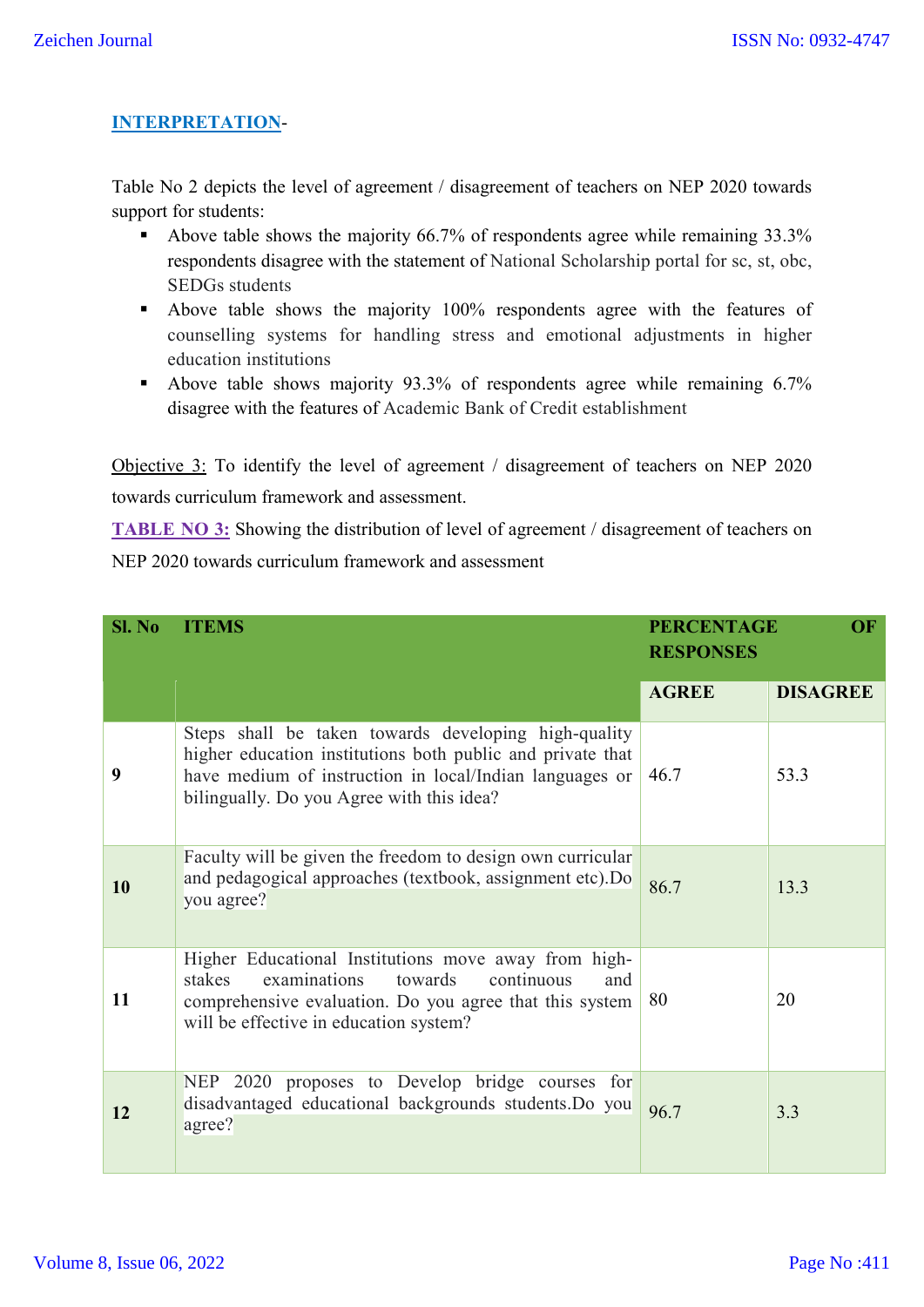

**FIGURE NO -3** Showing the distribution of level of agreement / disagreement of teachers on NEP 2020 towards curriculum framework and assessment

# **INTERPRETATION-**

TABLE NO 3 Depicts distribution of level of agreement / disagreement of teachers on NEP 2020 towards curriculum framework and assessment:

- Above table shows the majority 46.7% of respondents agree while remaining 53.3% respondents disagree with the statement of HEIs both public and private that have medium of instruction in local/Indian languages or bilingually.
- Above table shows the majority 86.7% respondents agree while remaining 13.4% disagree with the features of Faculty will be given the freedom to design own curricular and pedagogical approaches
- Above table shows majority 80% of respondents agree while remaining 20% disagree with the features of Higher Educational Institutions move away from high-stakes examinations towards continuous and comprehensive evaluation.
- Above table shows the majority 96.7% respondents agree while remaining 4.4% disagree with the features of Developing bridge courses for disadvantaged educational backgrounds students.

Objective 4: To identify the level of agreement / disagreement of teachers on NEP 2020 towards Role of Government departments/bodies/institutions.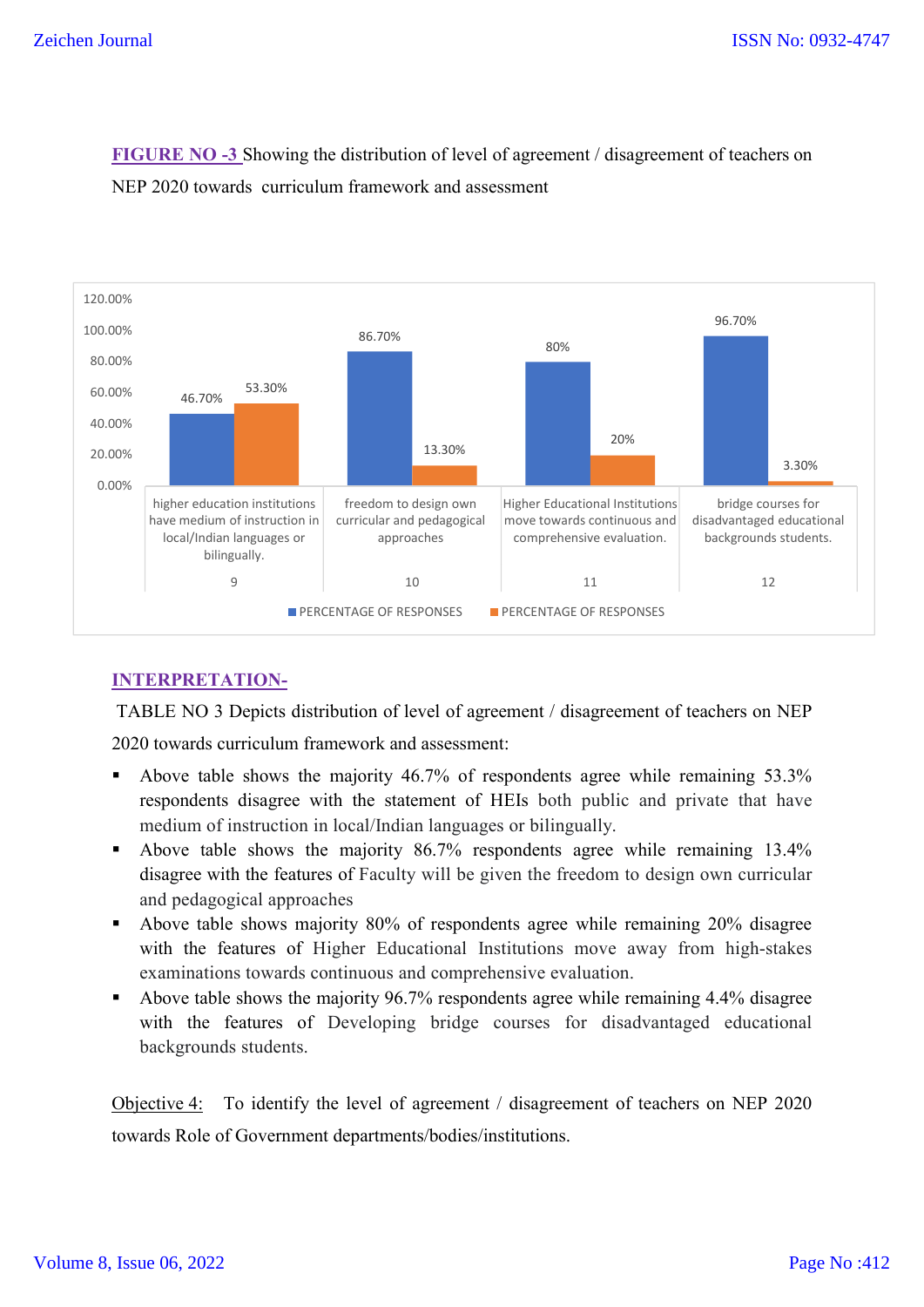**TABLE NO 4:** Showing the distribution of level of agreement / disagreement of teachers on

| Sl. No | <b>ITEMS</b>                                                                                                                                                                                                                                                     | <b>PERCENTAGE</b><br><b>OF</b><br><b>RESPONSES</b> |                 |
|--------|------------------------------------------------------------------------------------------------------------------------------------------------------------------------------------------------------------------------------------------------------------------|----------------------------------------------------|-----------------|
|        |                                                                                                                                                                                                                                                                  | <b>AGREE</b>                                       | <b>DISAGREE</b> |
| 13     | According to the National Education Policy 2020 proposal,<br>UGC, AICTE, NCTE will be abolished and it's being<br>replaced by a new regulatory body". Do you agree with this<br>idea?                                                                            | 50                                                 | 50              |
| 14     | National Research Foundation (NRF) will be created for<br>look after funding, mentoring, and building 'quality of<br>research' and researchers in India. Do you agree with this<br>step?                                                                         | 86.7                                               | 13.3            |
| 15     | High performing Indian universities will be encouraged to<br>set up campuses in other countries, and similarly, foreign<br>universities will be facilitated to operate in India.Do you<br>agree?                                                                 | 70                                                 | 30              |
| 16     | National Educational Technology Forum (NETF) will be<br>created to provide a platform for the free exchange of ideas<br>on the use of technology to enhance learning, assessment,<br>planning, administration. Do you agree?                                     | 90                                                 | 10              |
| 17     | NPE2020 highlights NTA to conduct common entrance<br>exam for university admission across the country. Do you<br>agree?                                                                                                                                          | 46.7                                               | 53.3            |
| 18     | Affiliation of Colleges to be phased out and a stage-wise<br>mechanism is to be established for granting graded<br>autonomy to colleges. Do you agree the idea of autonomous<br>college?                                                                         | 36.7                                               | 63.3            |
| 19     | A National Mission for Mentoring shall be established, with<br>a large pool of senior/retired faculty - who would be willing<br>to provide short and long-term mentoring/professional<br>support to university/college teachers. Do you agree with<br>this step? | 93.3                                               | 6.7             |
| 20     | 2020 envisions one large multidisciplinary<br>The NEP<br>Institution (HEI) in or near every district, by 2030. Do you<br>agree?                                                                                                                                  | 80                                                 | 20              |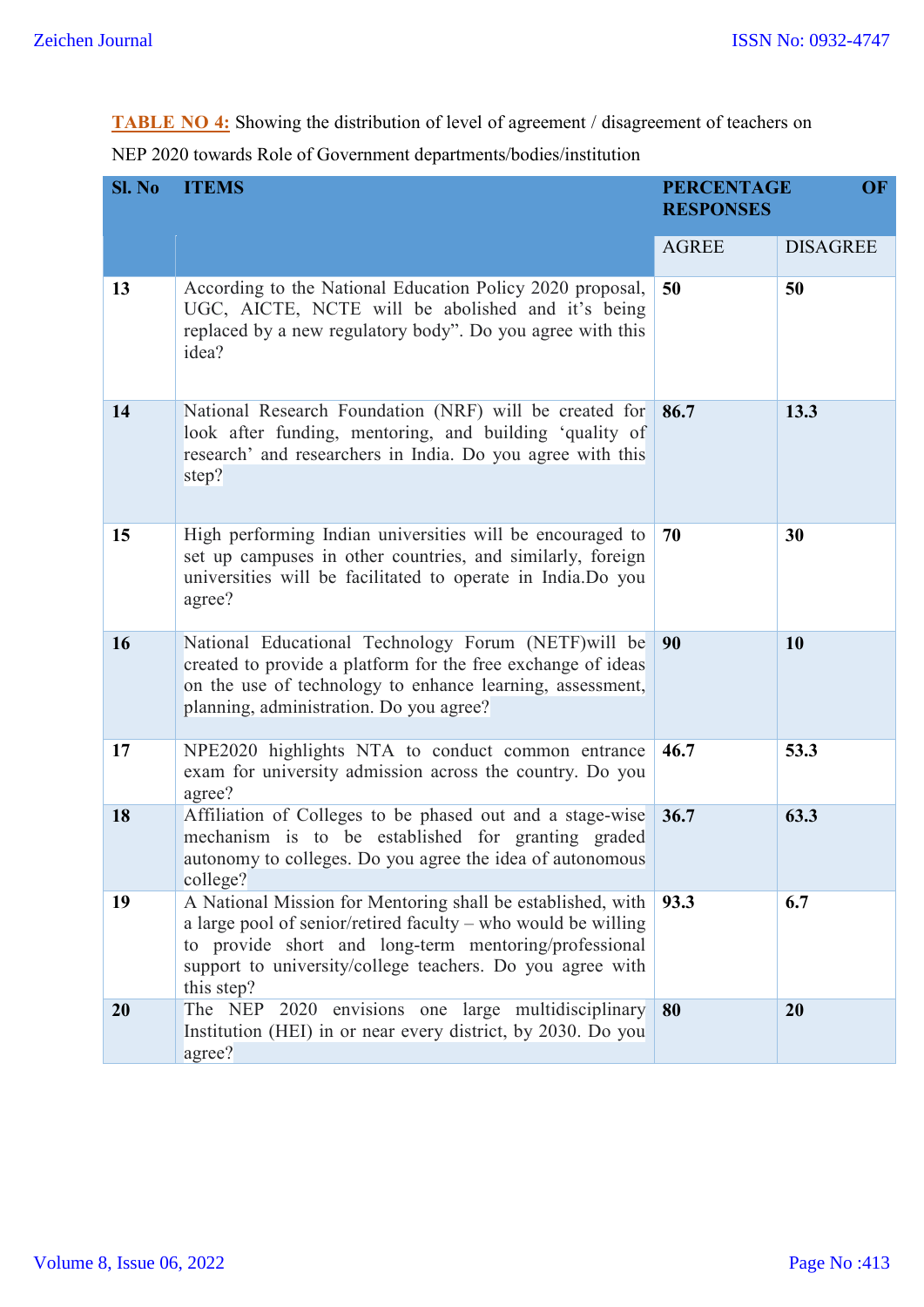**FIGURE NO-4** Graphical Representation of the distribution of level of agreement / disagreement of teachers on NEP 2020 towards Role of Government departments/bodies/institutions



#### **INTERPRETATION-**

TABLE NO 4 Depicts distribution of level of agreement / disagreement of teachers on NEP 2020 towards Role of Government departments/ bodies/ institution:

- Above table shows the majority 50% of respondents agree while remaining 50% respondents disagree with the statement of UGC, AICTE, NCTE will be abolished and it's being replaced by a new regulatory body"
- Above table shows the majority 86.7% respondents agree while remaining 13.4% disagree with the statement of National Research Foundation (NRF) will be created for look after funding, mentoring, and building 'quality of research' and researchers in India.
- Above table shows majority 70% of respondents agree while remaining 30% disagree with the statement of High performing Indian universities will be encouraged to set up campuses in other countries, and similarly, foreign universities will be facilitated to operate in India.
- Above table shows the majority 90% respondents agree while remaining 10% disagree with the statement of National Educational Technology Forum (NETF)will be created to provide a platform for the free exchange of ideas on the use of technology to enhance learning, assessment, planning, administration.
- Above table shows the majority 46.7% of respondents agree while remaining 53.3% respondents disagree with the statement of NPE2020 highlights NTA to conduct common entrance exam for university admission across the country.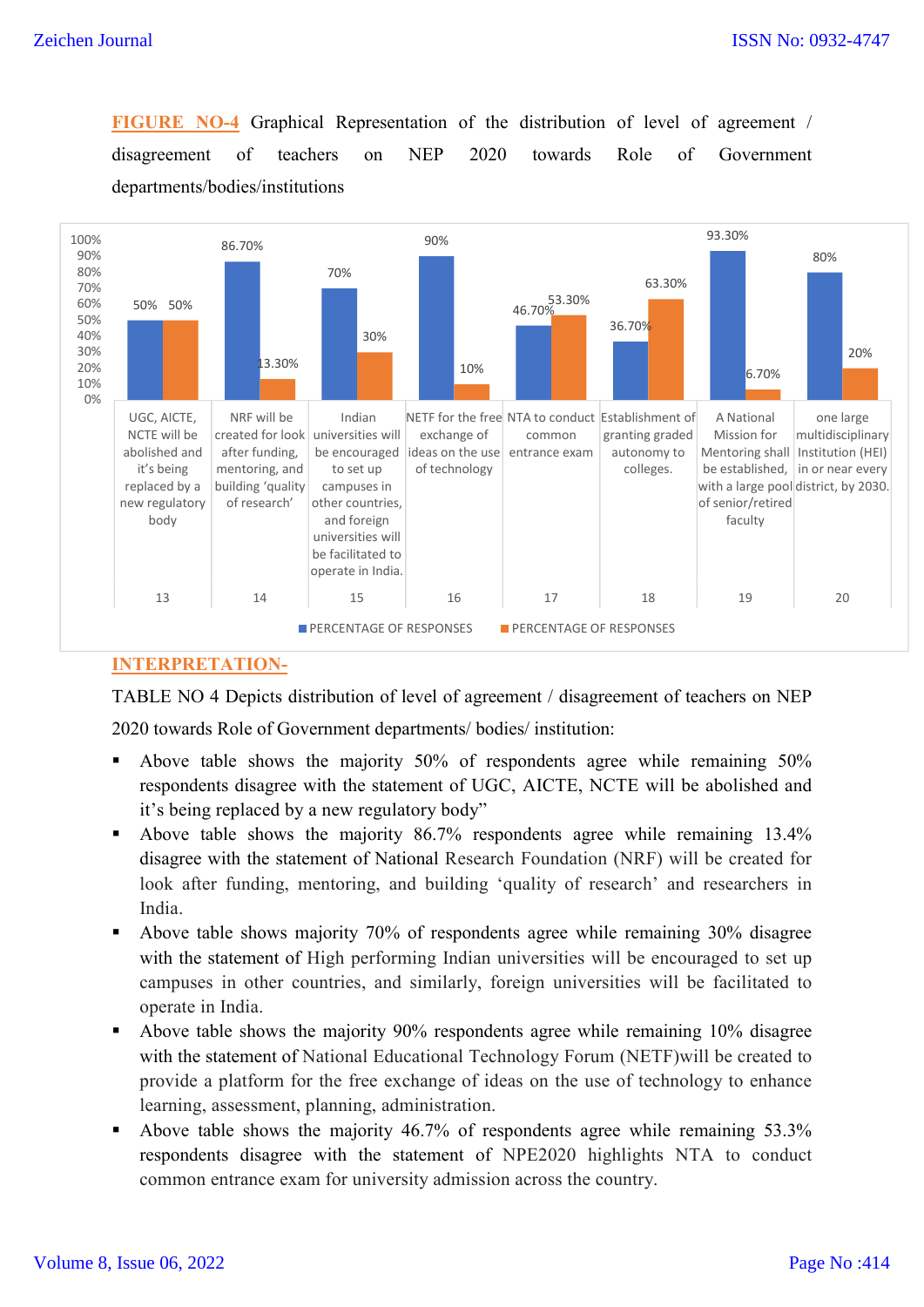- Above table shows the majority 36.7% respondents agree while remaining 63.3% disagree with the statement of Affiliation of Colleges to be phased out and a stage-wise mechanism is to be established for granting graded autonomy to colleges.
- Above table shows majority 93.3% of respondents agree while remaining 6.7% disagree with the statement of A National Mission for Mentoring shall be established, with a large pool of senior/retired faculty – who would be willing to provide short and longterm mentoring/professional support to university/college teachers.
- Above table shows the majority 80% of respondents agree while remaining 20% disagree with the statement of one large multidisciplinary Institution (HEI) in or near every district, by 2030.

#### **FINDINGS AND SUGGESTIONS OF THE STUDY:**

The various findings of the study include the followings:

- 1) The study was found that Majority (80%) of the respondents agreed with the statement that Institutions will have the option to run Open and Distance Learning and online programmes. After some key changes, it can play an important role in enhancement of the total Gross Enrolment Ratio (GER) in high.
- 2) The study was found that 76.7% respondents reveal high level of disagreement with the statement of abolition of M.Phil. Degree.
- 3) The study was found that 60% of the respondent's response are in favour of the proposal that UG degree will be of either 3or 4-year duration, with multiple exit options with appropriate certifications. This step will encourage the students to continue the study on their conditions.
- 4) The study found that 83.3% of the respondents agreed that the NEP 2020 will likely transform India into a knowledge hub through moving IITs, IIMs towards multidisciplinary education institutions.
- 5) The study found that The respondent's response are 83.3% who are in favour of the proposal that 4year integrated B.Ed degree for teaching and joining the occupation of teaching.
- 6) The study found that majority (66.7%) of the respondents agreed that National Scholarship portal for SC, ST, OBC, SEDGs students will be expanded to support and track the students progress of receiving scholarships.
- 7) The study found that 100% respondents agreed with the step 'counselling systems' for handling stress and emotional adjustments in higher education institutions . This is a new concept it was never existed in old education system hopefully it will yield results.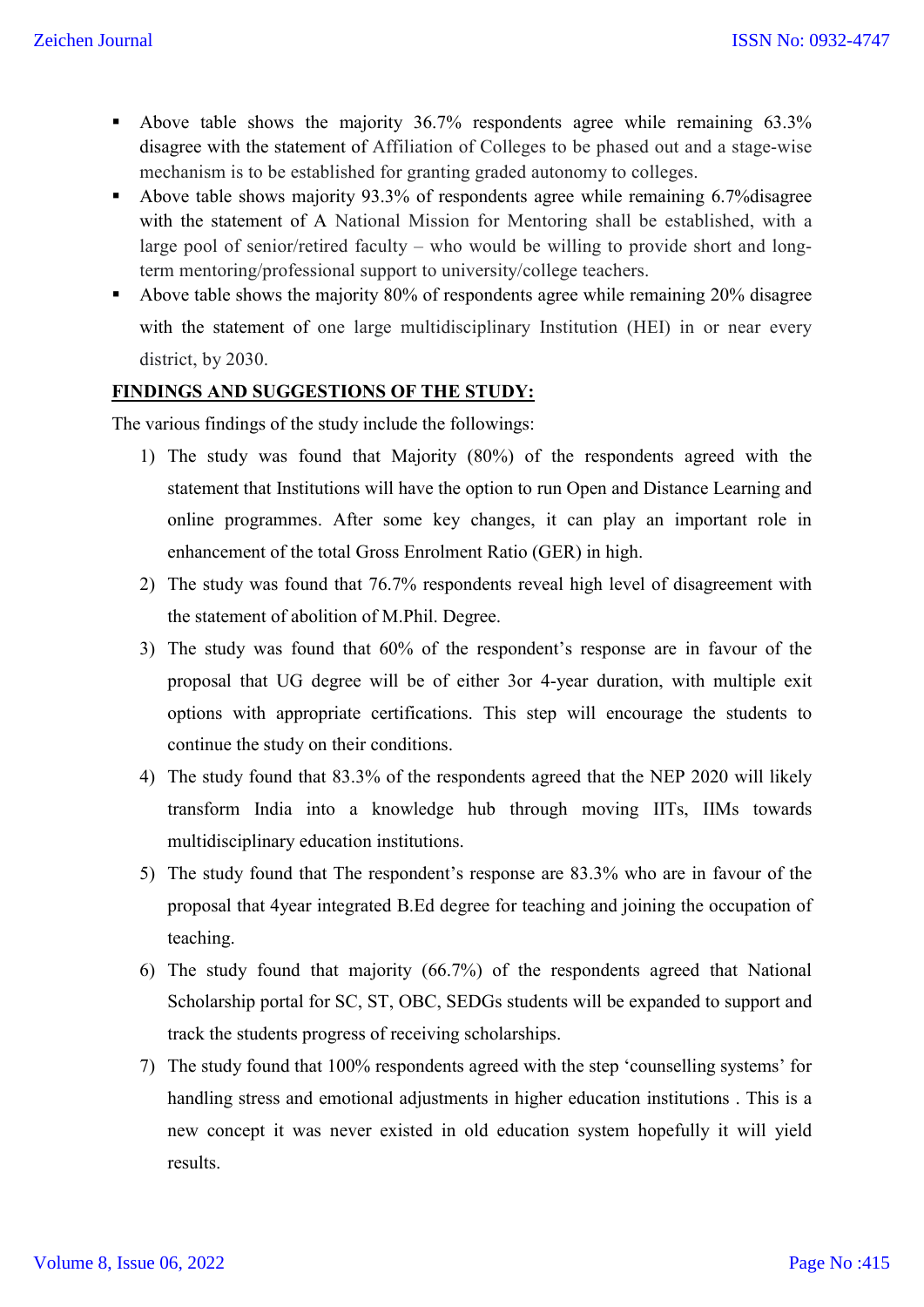- 8) The study found that 93.3% of respondents agreed the step of an Academic Bank of Credit establishment. This is again a nice step proposed for the betterment of studies and beneficial to the students.
- 9) The study found that Results of the present study depicts high level disagreement (53.3%) with the statement of medium of instruction in local/Indian languages or bilingually. introducing mother languages in academic institutions for each subject is a problem. This is simply because finding a competent teacher is a challenge at times. And now the challenge is to bring study material in mother languages.
- 10) The study was found that a vast majority of respondents (86.7%) agreed the step of Faculty will be given the freedom to design own curricular and pedagogical approaches.
- 11) The study found that the responses collected for these questions seems to be positive. A vast majority of respondents (80%) agreed the step of Higher Educational Institutions move away from high-stakes examinations towards continuous and comprehensive evaluation.
- 12) The study found that responses collected for these questions seems to be positive. Again, it's a new thing and never before existed in the system. Majority respondents (96.7%) agreed the step Developing bridge courses for disadvantaged educational backgrounds students.
- 13) The study found that half of the respondents (50%) agreed with the statement of UGC, AICTE, NCTE will be abolished and it's being replaced by a new regulatory body"
- 14) The study found that majority of the respondents (86.7%) agreed with the statement National Research Foundation (NRF) will be created for look after funding, mentoring, and building 'quality of research' and researchers in India.
- 15) The study found that majority of the respondents (70%) agreed with the statement of Indian universities will be encouraged to set up campuses in other countries, and similarly, foreign universities will be facilitated to operate in India. The policy of introducing multi-disciplinary institutes will lead to a renewed focus on every field such as arts, humanities and this form of education will help students to learn and grow holistically. Thus, students will be equipped with stronger knowledge base.
- 16) The study found that majority of the respondents (90%) agreed with the statement of National Educational Technology Forum(NETF)will be created to provide a platform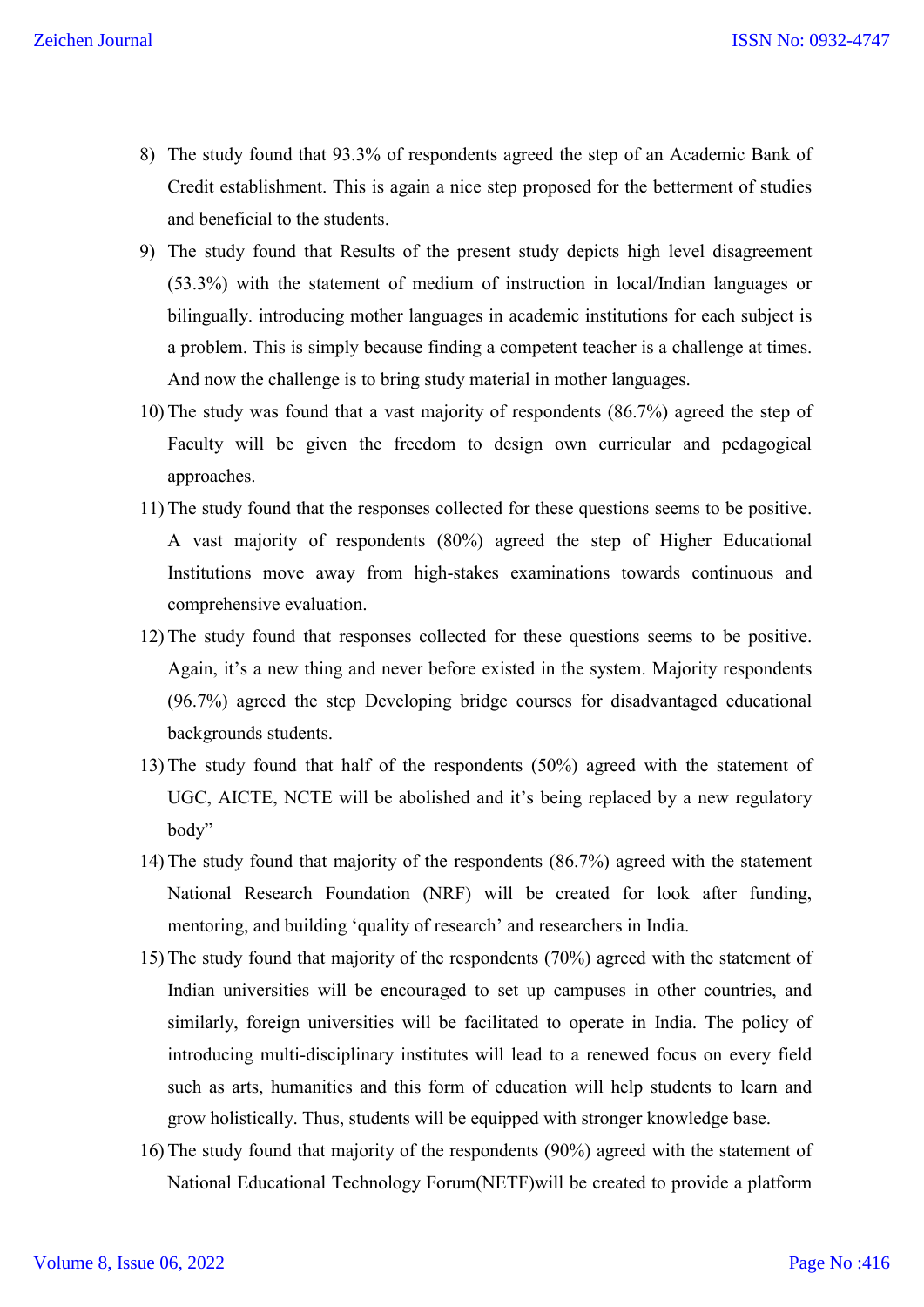for the free exchange of ideas on the use of technology to enhance learning, assessment, planning, administration. this was never existed before and it is a new step to collect new ideas and encourage people to think out of the box. The responses are in support of this new proposed forum.

- 17) Results of the present study depicts high level disagreement (53.3%) with the statement of NTA to conduct common entrance exam for college and university admission across the country. setting an exam as an entrance will let the student remained unexplored. Might be the student is not good at studies but having an interest in other fields. Judging student calibre on the basis of the exam will serve a barrier in the way to success.
- 18) Results of the present study depicts high level disagreement (63.3%) with the statement of Affiliation of Colleges to be phased out and a stage-wise mechanism is to be established for granting graded autonomy to colleges.
- 19) The study found that majority of respondents (93.3%) agreed with the statement of A National Mission for Mentoring shall be established, with a large pool of senior/retired faculty – who would be willing to provide short and long-term mentoring/professional support to university/college teachers.
- 20) The study found that majority of respondents (80%) agreed with the statement of one large multidisciplinary Institution (HEI) in or near every district, by 2030.

#### **SUGGESTIONS**

- 1) Findings of the present study shows high level of disagreement with the statement of Autonomous colleges. Therefore, it is recommended that policy makers should consider these opinions and should make necessary changes in the policy.
- 2) it is recommended that the policy makers should explain the importance of the NTA testing in admission procedure. So, it will lead to have clear concept about this issue
- 3) Responses of this opinion questionnaire reveals high level of disagreement with the statement of abolition of M.Phil. Degree. So, it is recommended that the policy makers should give clear and accurate explanations for this change
- 4) Results of the present study portrays high level of disagreement with the statement of medium of instruction. Therefore, it is suggested that the policy maker should know the reason for the disagreement and necessary steps should be taken to restructure the policy.
- 5) Policy makers should review annually and make suitable changes, if necessary, in the implemented policy.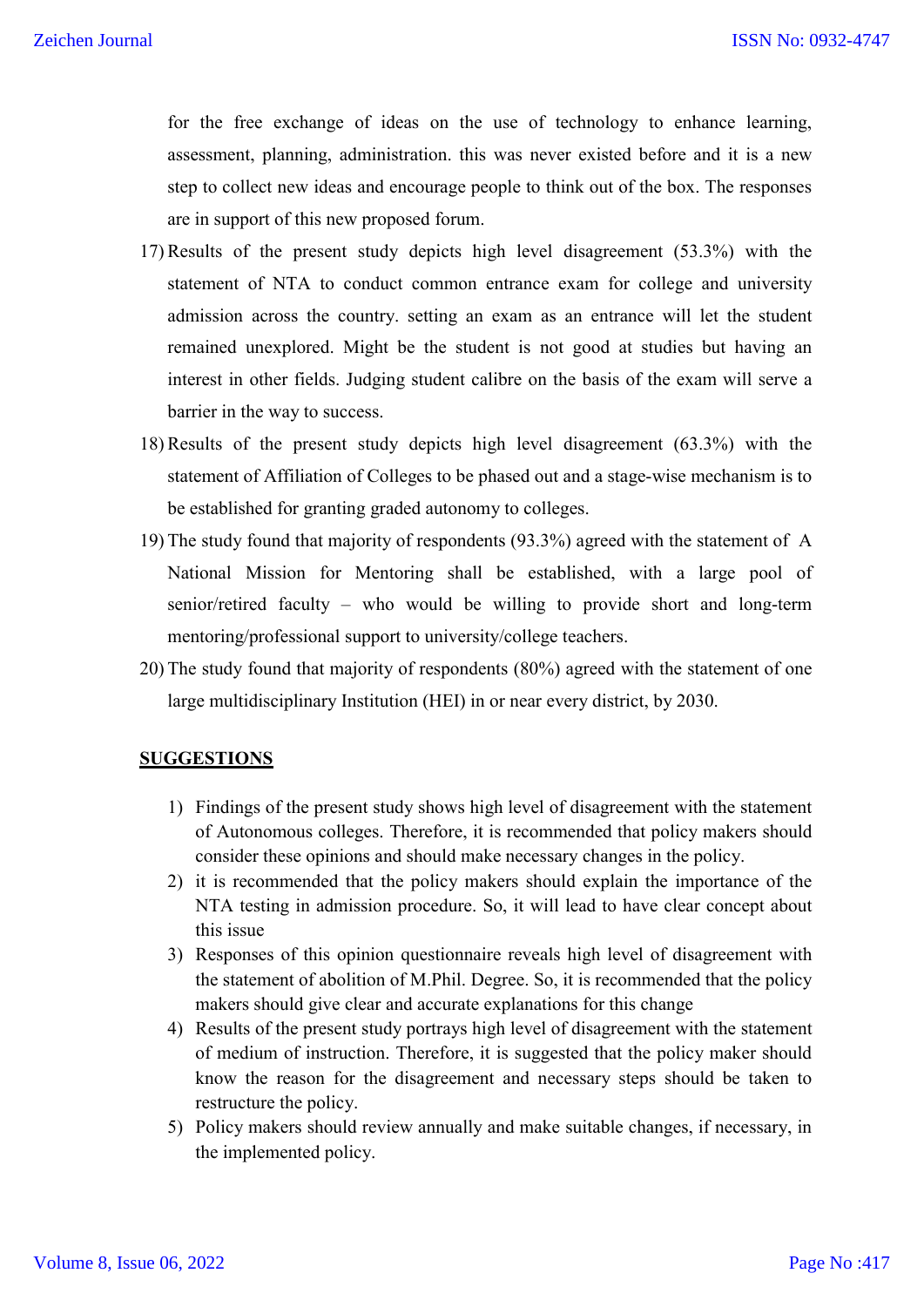6) Policy makers should ensure whether the needs and demands of people are met during the implementation process.

#### **CONCLUSION**

The National Education Policy 2020 anticipates for a complete renovation of the school and higher education system. NEP 2020 is designed for transforming the Indian education system to meet the needs and challenges of 21st century. Based on the interactions of the findings of the present research and the elaborate methodology followed by the researcher, the researcher is convinced that, implementing new educational policy in the Indian educational system will make a drastic change and provide a high-quality education to all. Then it will also produce an all-round development of the future citizens to the nation. This study tries to contribute a valuable suggestion and support for the newly framed policy. Findings of this study may have direct or indirect impact on the features of NEP 2020. This study also helps in modifying the features of framed policy. To conclude this big policy that has been proposed by Indian government to improve the Indian Education System is a big task. There was the need for a big change after 34 years of education system there was the gap that could be seen between Industry and academia and this gap result into the production of the skilled and educated students that won't find their place in Industry or corporate results into unemployment scenario or if employed, they are under paid. In both the situation a person gets frustrated and leads towards depression and similar other things.

The new education policy has a laudable vision, but its strength will depend on whether it is able to effectively integrate with the other policy initiatives of government like Digital India, Skill India and the New Industrial Policy to name a few, in order to effect a coherent structural transformation. Hence, policy linkages can ensure that education policy addresses to and learns from Skill India's experience in engaging more dynamically with the corporate sector to shape vocational education curriculum in order to make it a success. There is also a necessity for more evidence-based decision-making, to adapt to rapidly evolving transmutations and disruptions. NEP has reassuringly provisioned for real-time evaluation systems and a consultative monitoring and review framework. This shall empower the education system to constantly reform itself, instead of expecting for a new education policy every decade for a shift in curriculum. This, in itself, will be a remarkable achievement. The NEP 2020 is a defining moment for higher education. Effective and time-bound implementation is what will make it truly path-breaking

#### **REFERENCES:**

1) Aithal, P.S., and Aithal, S.J. (2020). "Analysis of the Indian National Education Policy 2020 towards Achieving its Objectives." *International Journal of Management, Technology, and Social Sciences*, vol. 5, no. 2, pp. 20-41.